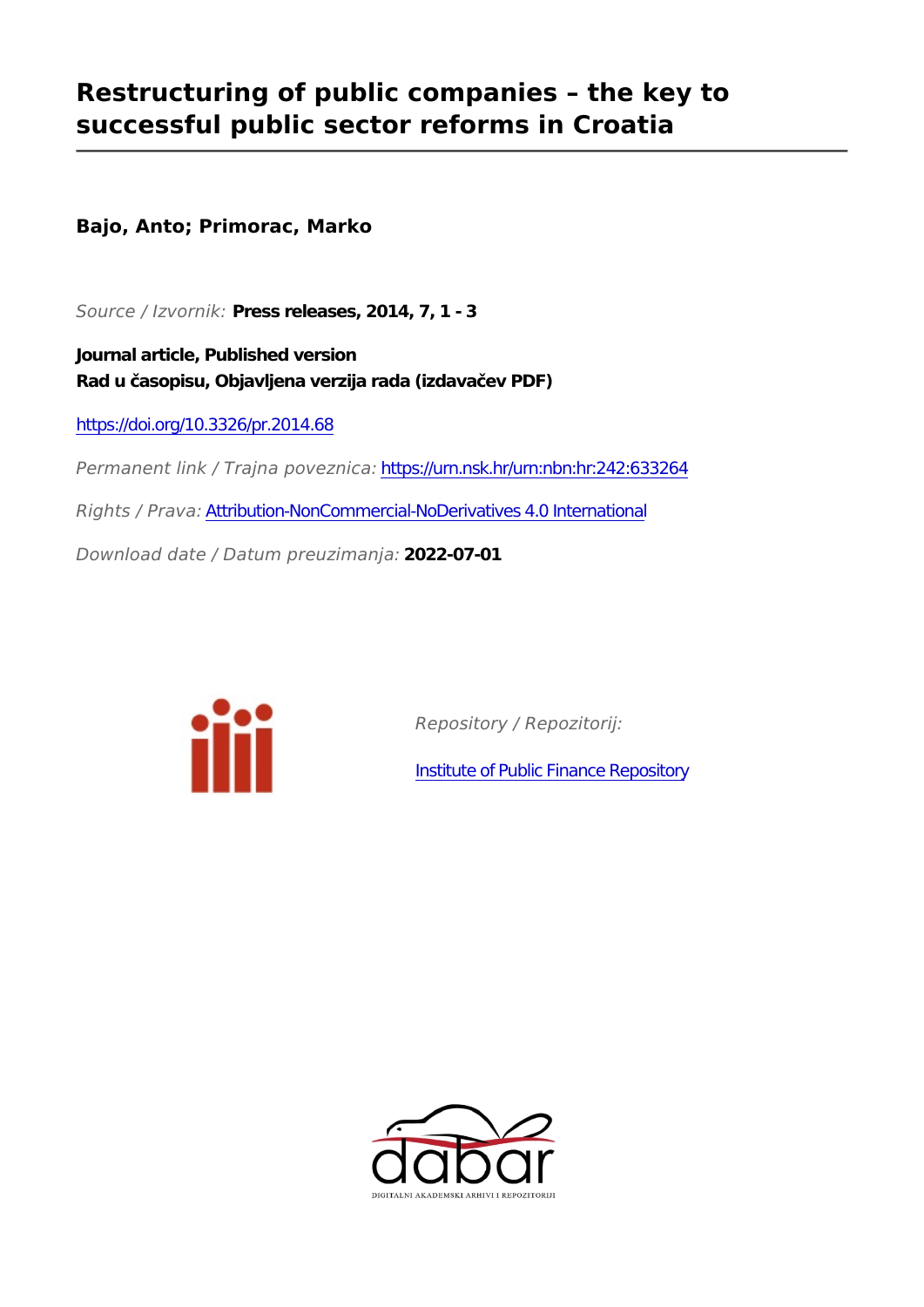$\text{No. } 68$   $\vert$  Zagreb<br>October 1.

October 14, 2014

**INSTITUTE OF PUBLIC FINANCE** ured@ijf.hr | www.ijf.hr TEL: +385 (0) 14886 444

## **PRESS RELEASES**

## Restructuring of public companies – the key to successful public sector reforms in Croatia

ANTO BAJO, PHD, Institute of Public Finance, Zagreb MARKO PRIMORAC, PHD, Faculty of Economics and Business, Zagreb

On September 24, 2014, four years after the first report on the operations of companies of special national interest<sup>1</sup>, discussed by the Government and Parliament, a <mark>Report on the</mark> [Operations of Companies and Other Legal Entities of Strategic and Special Interest to the](http://www.duudi.hr/wp-content/uploads/2014/09/Polugodisnje-izvjesce-JP1.pdf)  [Republic of Croatia in the First Half of 2014](http://www.duudi.hr/wp-content/uploads/2014/09/Polugodisnje-izvjesce-JP1.pdf) appeared on the website of the State Office for State Property Management. The Report was prepared by the Ministry of Finance. A comparison was made between the semi-annual business results for 2013 and those for 2014, as well as between planned and outturn figures. The data revealed that the observed companies were markedly lagging behind in the reform implementation and execution of the defined plans.

Issues and dilemmas.Along with the national budget, the report on the operations of companies and other legal entities of strategic and special interest is probably the most important report on public sector operations. Nevertheless, the Report has failed to attract the attention of either the Government and Parliament or parliamentary committees, which have on their agendas even less significant individual reports on public institutions, but not a consolidated report on the operations of major companies. The 107-page Semi-annual Report presents figures on the business operations of 54 companies. It is incredible that it does not include data for two companies: Autocesta Zagreb-Macelj (Zagreb-Macelj Motorway) and Bina Istra d.d., because these two companies have labelled their business information as business secret.

At the very beginning, a few essential questions may be put to the Croatian Government: What are the criteria for achieving the status of a strategic company, i.e. a company of special national interest? To what extent must the operations of such companies be transparent and subject to public oversight? How is it possible that certain companies are not included in the Report, or that they fail to submit complete data?

A step forward. The Ministry of Finance and State Office for State Property Management deserve to be commended for publishing the Report. While its format and content still need some polishing, the Report is a useful tool for profiling candidates for privatisation and restructuring, identifying the drivers of economic growth and defining measures to improve their financial position. Potentially the most important goal of the Report is to demonstrate that the government monitors these companies' operations, which may improve their management, increase the credibility of the country towards domestic and foreign creditors and change the public perception of government as a bad manager. A

l 1 Anto Bajo commented on that Report in the Institute of Public Finance's *[Press Release](http://www.ijf.hr/eng/releases/25.pdf)* No. 25.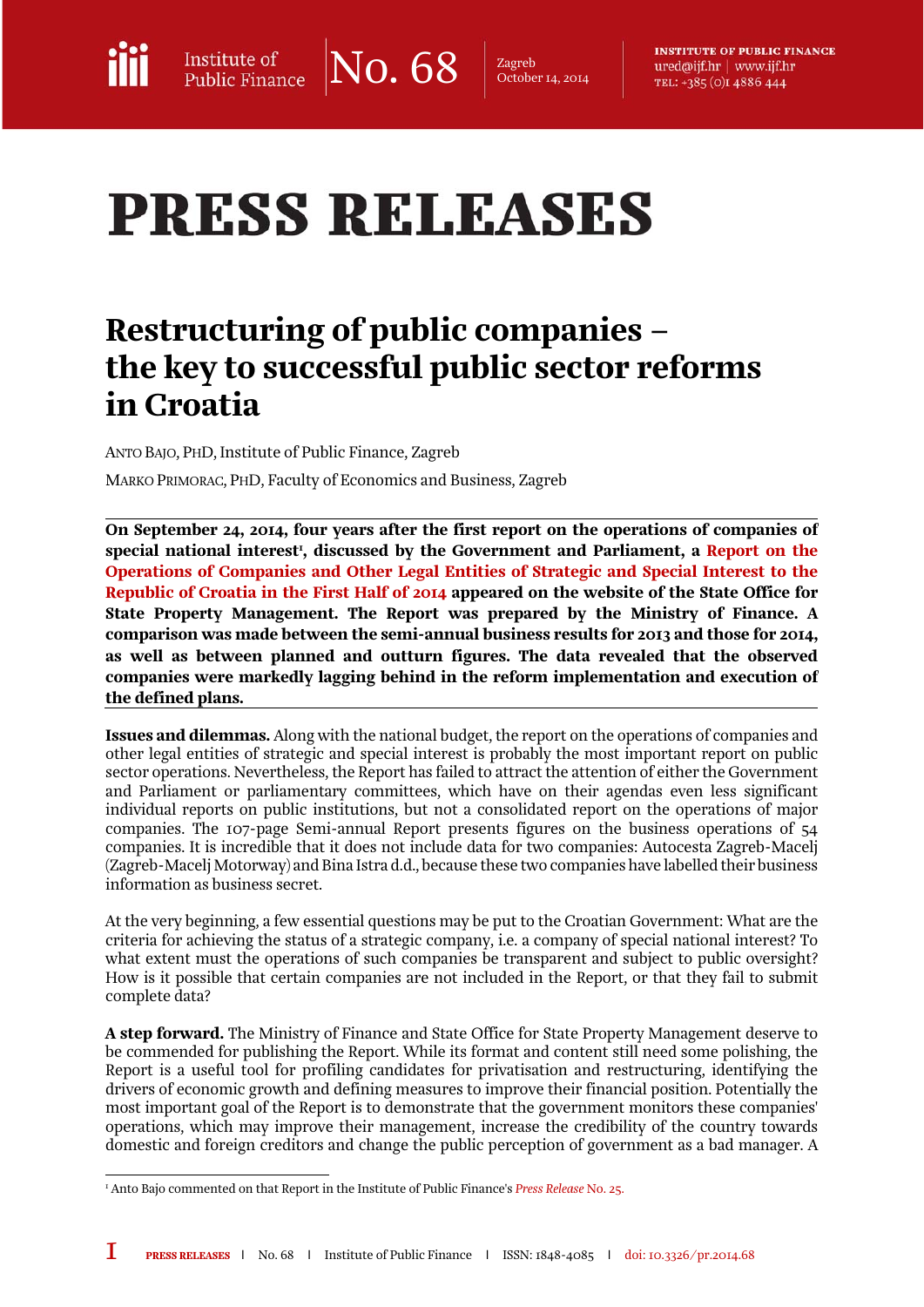lack of public discussion and weak interest on the part of the Government and Parliament are bad signs, which may call into question the legitimacy of the strategic classification of these companies. Such a lack of interest discourages the companies' management boards from implementing the reforms and improving their business operations.

Transparency of the Report.It would have been very good if the Ministry of Finance, as the proponent of the Report, had provided a breakdown of employment by company and a breakdown of key financial data and indicators, both from the balance sheets and the income statements. At the beginning of the Report, users should have been informed that the analyses were based on the data provided by companies which applied three different accounting procedures: one group applied accounting for companies, the other one accounting for non-profit organisations and the third group accounting for financial institutions. All the companies have been audited by different, mostly private audit firms. Furthermore, the operations should have been presented by means of aggregate tables showing detailed changes in the number of employees, since the majority of the company restructuring measures involve changes in the number of employees and limitation of their rights.

Why are the companies' operations not audited by the State Audit Office (SAO)?The operations of the companies are audited by various private audit firms, although there is no reason why these majority state-owned companies would not be audited by the SAO. This reopens the question of why the companies, not audited by the SAO within its annual programme of regular or special audits, are given a special status. The Government can make, and the Parliament can accept a proposal that the SAO should include in its annual audit plans the semi-annual and annual audits of those companies of special national interest which are in majority state ownership.

Business performance.The highest revenues were reported by energy companies INA and HEP Group (HRK 10.5bn and HRK 6 6bn respectively), followed by the regulatory agency HANDA and Končar Electrical Industry, Inc. (HRK 1.23bn each). INA and HEP also reported the highest expenditures, together with Petrokemija and Končar. Overall, 34 companies generated net profits of HRK 2.42bn in the first six months of the current year, up 17.3% on the last year (about HRK 2bn). Nineteen companies incurred losses in the amount of HRK 731.6m. The biggest loss-makers were INA, Petrokemija, Croatian Railways Infrastructure Ltd. and Croatia Airlines. It should be pointed out that the losses were partly due to delayed restructuring and waiting for notification from the European Commission regarding the Commission's clearance for the implementation of proposed restructuring measures. Investments fell short, amounting to HRK 3.1bn (as little as 29.9% of the planned amount for six months). This was caused by either bad planning or inability to invest due to high current expenses.

Growth in subsidies and salaries.Subsidies stood at about HRK 1.23bn in the first six months (HRK 1.15bn in 2013) and were paid to 15 companies in both observed periods. The semi-annual amounts of the subsidies already accounted for 84% of the plan for the whole of 2014. The bulk of the subsidies continued to go to Croatian Railways, Jadrolinija and Croatia Airlines. Overall, staff costs were cut, as the number of employees fell (to 78,274). The highest average net salary (HRK 20,864) and the lowest net salary (HRK 3,839) paid by the companies continued upwards. The restructuring process was obviously too slow, and it was further postponed in some of the companies.

Liabilities.Extremely highliabilities of the companies still posed a serious problem. Due to sluggish restructuring, they did not fall, standing at HRK 85.8bn at mid-year, almost the same as last year. Liabilities to credit institutions amounted to HRK 53.5bn, down from the first half of 2013 (HRK 56.3bn). The highest credit liabilities were reported by Croatian Roads, Rijeka-Zagreb Motorway and INA. However, considerable increases in liabilities to banks were recorded by Rijeka Airport, Đuro Đaković Holding and Croatian Railways Infrastructure.

Total semi-annual financial liabilities to credit and other financial and non-financial institutions stand at HRK 69.6bn, down only slightly (0.8%) from the first half of 2013. Some companies are exposed to serious financial risks, threatening the stability of public finance. These are primarily companies in the transportation sector (railway, road and air transport companies) with huge credit debts guaranteed by the government through issued and called-upon guarantees.